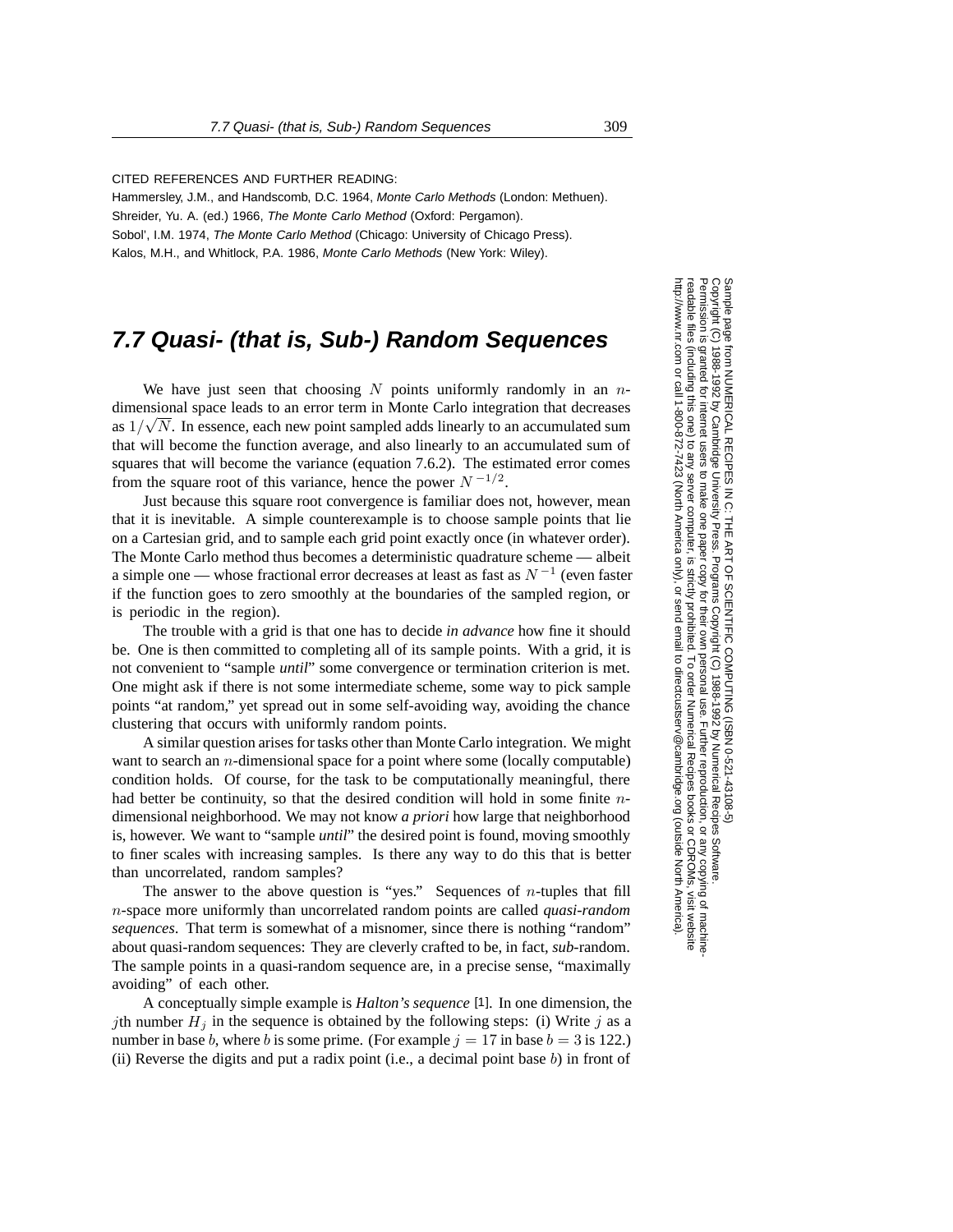

Figure 7.7.1. First 1024 points of a two-dimensional Sobol' sequence. The sequence is generated number-theoretically, rather than randomly, so successive points at any stage "know" how to fill in the gaps in the previously generated distribution.

the sequence. (In the example, we get 0.221 base 3.) The result is  $H_j$ . To get a sequence of *n*-tuples in *n*-space, you make each component a Halton sequence with a different prime base *b*. Typically, the first *n* primes are used.

It is not hard to see how Halton's sequence works: Every time the number of digits in *j* increases by one place, *j*'s digit-reversed fraction becomes a factor of *b* finer-meshed. Thus the process is one of filling in all the points on a sequence of finer and finer Cartesian grids — and in a kind of maximally spread-out order on each grid (since, e.g., the most rapidly changing digit in *j* controls the *most* significant digit of the fraction).

Other ways of generating quasi-random sequences have been suggested by Faure, Sobol', Niederreiter, and others. Bratley and Fox [2] provide a good review and references, and discuss a particularly efficient variant of the Sobol' [3] sequence suggested by Antonov and Saleev [4]. It is this Antonov-Saleev variant whose implementation we now discuss.

Copyright (C) 1988-1992 by Cambridge University Press.Sample page from NUMERICAL RECIPES IN C: THE ART OF SCIENTIFIC COMPUTING (ISBN 0-521-43108-5) http://www.nr.com or call 1-800-872-7423 (North America only),readable files (including this one) to any serverPermission is granted for internet users to make one paper copy for their own personal use. Further reproduction, or any copyin ttp://www.nr.com or call 1-800-872-7423 (North America only), or send email to directcustserv@cambridge.org (outside North America) eadable files -righty anple page  $\bar{a}$ (including this one) granted rom NUMERICAL RECIPES IN C: THE 1992 by Cambridge for internet users to any server computer, is strictly prohibited to make one paper copy for their own University Press. Programs computer, is strictly prohibited. To order Numerical Recipes booksART OF SCIENTIFIC COMPUTING Programs Copyright (C) 1988-1992 by Numerical Recipes Software. or send email to directcustserv@cambridge.org (outside North America). Copyright personal use. Further reproduction, or any copying of machine.<br>. To order Numerical Recipes books or CDROMs, visit website  $\widehat{O}$ PUTING (ISBN 0-521-43108-5)<br>1988-1992 by Numerical Recipes Software or CDROMs, visit website g of machine-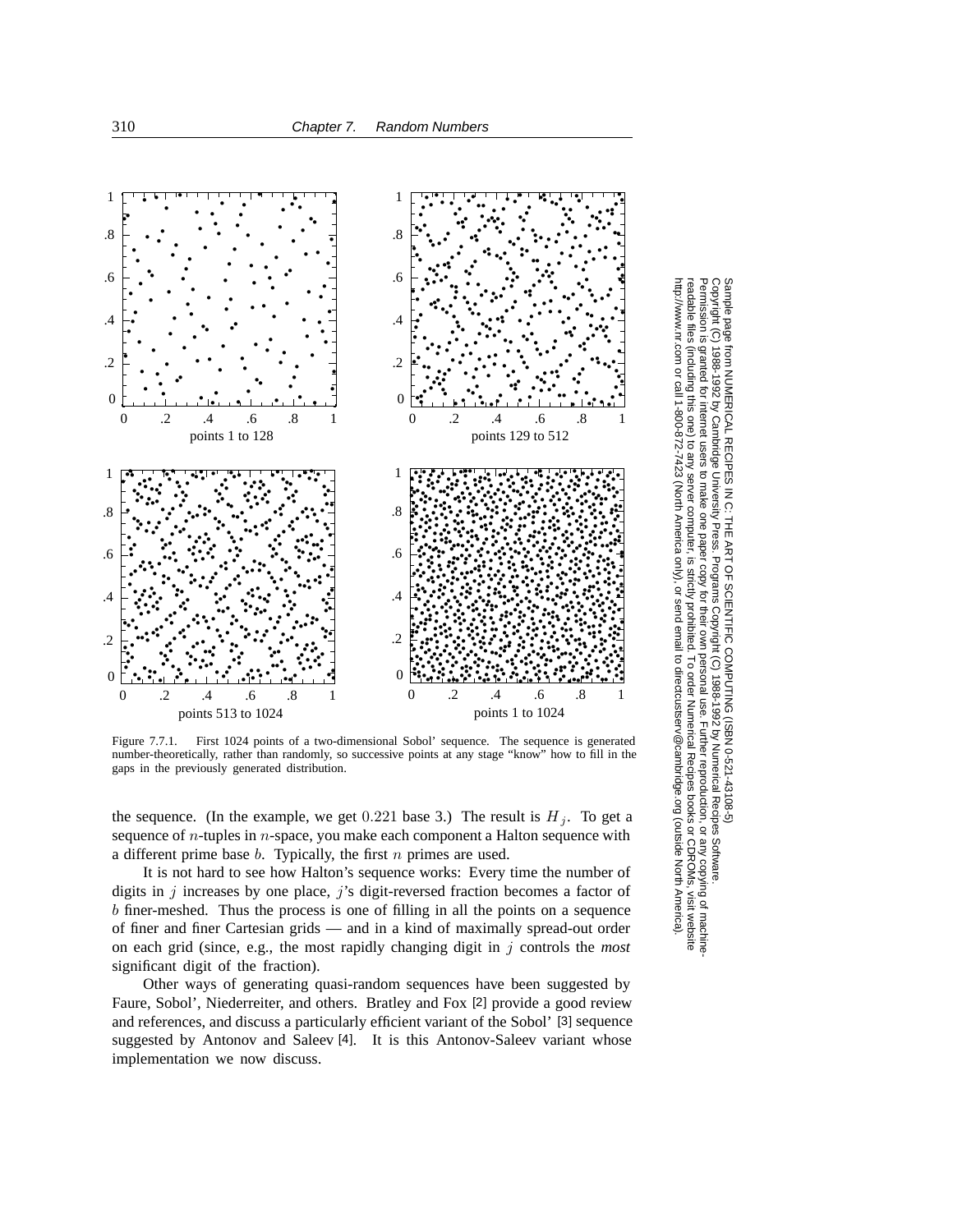| Degree         | Primitive Polynomials Modulo 2*                                                                                                                                                                                                                                                                           |  |  |  |  |  |
|----------------|-----------------------------------------------------------------------------------------------------------------------------------------------------------------------------------------------------------------------------------------------------------------------------------------------------------|--|--|--|--|--|
| 1              | 0 (i.e., $x + 1$ )                                                                                                                                                                                                                                                                                        |  |  |  |  |  |
| 2              | 1 (i.e., $x^2 + x + 1$ )                                                                                                                                                                                                                                                                                  |  |  |  |  |  |
| 3              | 1, 2 (i.e., $x^3 + x + 1$ and $x^3 + x^2 + 1$ )                                                                                                                                                                                                                                                           |  |  |  |  |  |
| $\overline{4}$ | 1, 4 (i.e., $x^4 + x + 1$ and $x^4 + x^3 + 1$ )                                                                                                                                                                                                                                                           |  |  |  |  |  |
| 5              | 2, 4, 7, 11, 13, 14                                                                                                                                                                                                                                                                                       |  |  |  |  |  |
| 6              | 1, 13, 16, 19, 22, 25                                                                                                                                                                                                                                                                                     |  |  |  |  |  |
| 7              | 1, 4, 7, 8, 14, 19, 21, 28, 31, 32, 37, 41, 42, 50, 55, 56, 59, 62                                                                                                                                                                                                                                        |  |  |  |  |  |
| 8              | 14, 21, 22, 38, 47, 49, 50, 52, 56, 67, 70, 84, 97, 103, 115, 122                                                                                                                                                                                                                                         |  |  |  |  |  |
| 9              | 8, 13, 16, 22, 25, 44, 47, 52, 55, 59, 62, 67, 74, 81, 82, 87, 91, 94, 103, 104, 109, 122,<br>124, 137, 138, 143, 145, 152, 157, 167, 173, 176, 181, 182, 185, 191, 194, 199, 218, 220,<br>227, 229, 230, 234, 236, 241, 244, 253                                                                         |  |  |  |  |  |
| 10             | 4, 13, 19, 22, 50, 55, 64, 69, 98, 107, 115, 121, 127, 134, 140, 145, 152, 158, 161, 171,<br>181, 194, 199, 203, 208, 227, 242, 251, 253, 265, 266, 274, 283, 289, 295, 301, 316,<br>319, 324, 346, 352, 361, 367, 382, 395, 398, 400, 412, 419, 422, 426, 428, 433, 446,<br>454, 457, 472, 493, 505, 508 |  |  |  |  |  |
|                | *Expressed as a decimal integer representing the interior bits (that is, omitting the<br>high-order bit and the unit bit).                                                                                                                                                                                |  |  |  |  |  |

The Sobol'sequence generates numbers between zero and one directly as binary fractions of length w bits, from a set of w special binary fractions,  $V_i$ ,  $i = 1, 2, \ldots, w$ , called *direction numbers*. In Sobol's original method, the *j*th number  $X_j$  is generated by XORing (bitwise exclusive or) together the set of  $V_i$ 's satisfying the criterion on i, "the ith bit of j is nonzero." As j increments, in other words, different ones of the  $V_i$ 's flash in and out of  $X_j$  on different time scales.  $V_1$  alternates between being present and absent most quickly, while  $V_k$  goes from present to absent (or vice versa) only every  $2^{k-1}$  steps.

Antonov and Saleev's contribution was to show that instead of using the bits of the integer j to select direction numbers, one could just as well use the bits of the *Gray code* of j,  $G(j)$ . (For a quick review of Gray codes, look at §20.2.)

Now  $G(j)$  and  $G(j + 1)$  differ in exactly one bit position, namely in the position of the rightmost zero bit in the binary representation of  $j$  (adding a leading zero to  $j$  if necessary). A consequence is that the  $j + 1$ st Sobol'-Antonov-Saleev number can be obtained from the jth by XORing it with *a single*  $V_i$ , namely with *i* the position of the rightmost zero bit in *j*. This makes the calculation of the sequence very efficient, as we shall see.

Figure 7.7.1 plots the first 1024 points generated by a two-dimensional Sobol' sequence. One sees that successive points do "know" about the gaps left previously, and keep filling them in, hierarchically.

We have deferred to this point a discussion of how the direction numbers  $V_i$  are generated. Some nontrivial mathematics is involved in that, so we will content ourself with a cookbook summary only: Each different Sobol' sequence (or component of an  $n$ -dimensional sequence) is based on a different primitive polynomial over the integers modulo 2, that is, a polynomial whose coefficients are either 0 or 1, and which generates a maximal length shift register sequence. (Primitive polynomials modulo 2 were used in §7.4, and are further discussed in §20.3.) Suppose  $P$  is such a polynomial, of degree  $q$ ,

$$
P = x^{q} + a_{1}x^{q-1} + a_{2}x^{q-2} + \dots + a_{q-1}x + 1
$$
\n(7.7.1)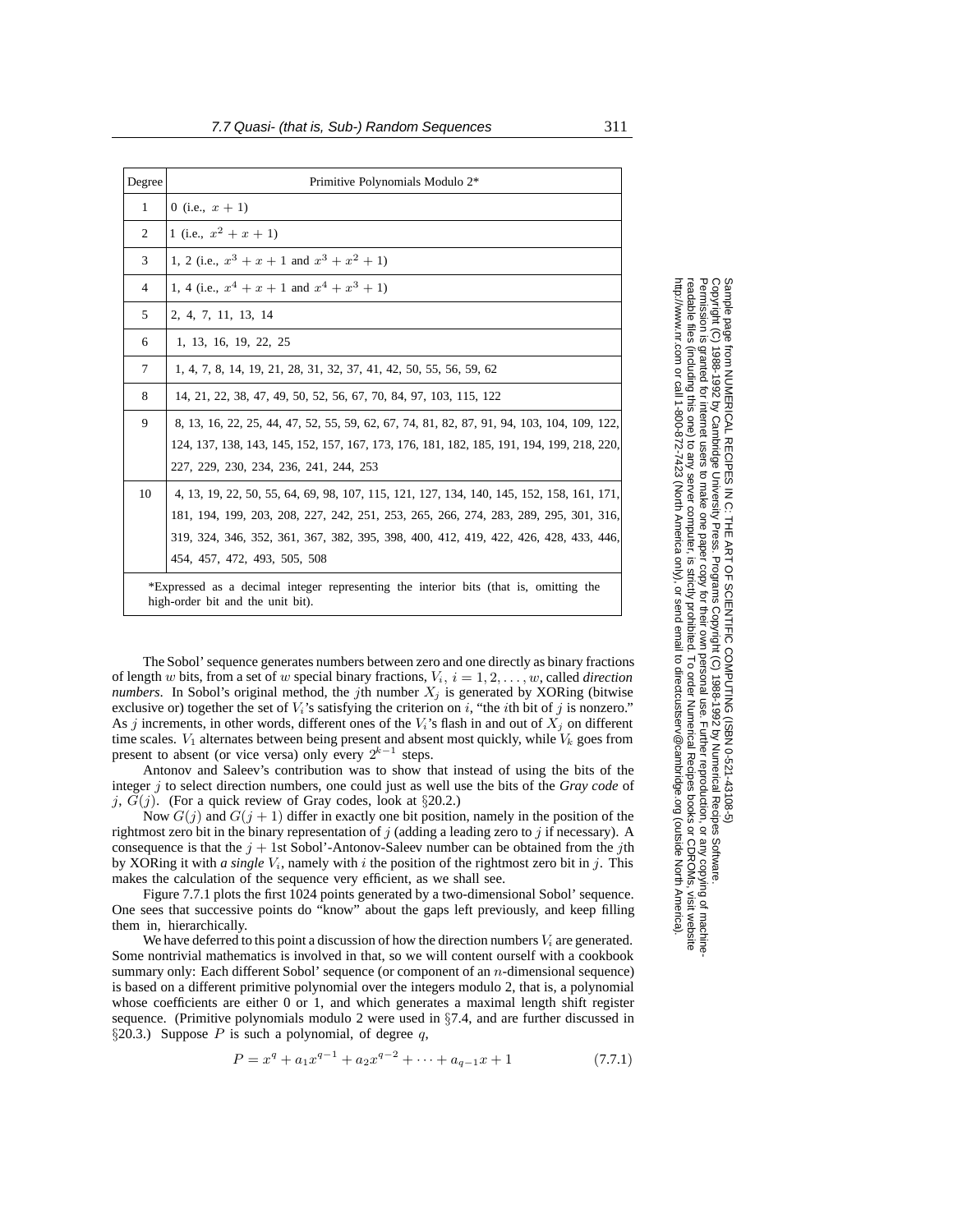| Initializing Values Used in sobseq                                                                             |                |                        |               |     |                |  |  |
|----------------------------------------------------------------------------------------------------------------|----------------|------------------------|---------------|-----|----------------|--|--|
| Degree                                                                                                         | Polynomial     | <b>Starting Values</b> |               |     |                |  |  |
|                                                                                                                | $\Omega$       | 1                      | (3)           | (5) | $(15) \ldots$  |  |  |
| $\overline{2}$                                                                                                 |                | 1                      | 1             | (7) | $(11) \ldots$  |  |  |
| 3                                                                                                              |                |                        | $\mathcal{R}$ | 7   | $(5) \ldots$   |  |  |
| 3                                                                                                              | $\mathfrak{D}$ |                        | $\mathcal{R}$ | 3   | $(15) \ldots$  |  |  |
| $\overline{4}$                                                                                                 |                |                        |               | 3   | $13 \ldots$    |  |  |
| 4                                                                                                              |                |                        |               | 5   | 9<br>$\cdot$ . |  |  |
| Parenthesized values are not freely specifiable, but are forced by the required recurrence<br>for this degree. |                |                        |               |     |                |  |  |

Define a sequence of integers  $M_i$  by the q-term recurrence relation,

$$
M_i = 2a_1 M_{i-1} \oplus 2^2 a_2 M_{i-2} \oplus \cdots \oplus 2^{q-1} M_{i-q+1} a_{q-1} \oplus (2^q M_{i-q} \oplus M_{i-q}) \quad (7.7.2)
$$

Here bitwise XOR is denoted by  $\oplus$ . The starting values for this recurrence are that  $M_1, \ldots, M_q$ can be arbitrary odd integers less than  $2, \ldots, 2^q$ , respectively. Then, the direction numbers  $V_i$  are given by

$$
V_i = M_i/2^i \qquad i = 1, ..., w \tag{7.7.3}
$$

The accompanying table lists all primitive polynomials modulo 2 with degree  $q \leq 10$ . Since the coefficients are either 0 or 1, and since the coefficients of  $x<sup>q</sup>$  and of 1 are predictably 1, it is convenient to denote a polynomial by its middle coefficients taken as the bits of a binary number (higher powers of  $x$  being more significant bits). The table uses this convention.

Turn now to the implementation of the Sobol' sequence. Successive calls to the function sobseq (after a preliminary initializing call) return successive points in an  $n$ -dimensional Sobol' sequence based on the first  $n$  primitive polynomials in the table. As given, the routine is initialized for maximum  $n$  of 6 dimensions, and for a word length  $w$  of 30 bits. These parameters can be altered by changing MAXBIT ( $\equiv w$ ) and MAXDIM, and by adding more initializing data to the arrays ip (the primitive polynomials from the table), mdeg (their degrees), and iv (the starting values for the recurrence, equation 7.7.2). A second table, above, elucidates the initializing data in the routine.

```
#include "nrutil.h"
#define MAXBIT 30
#define MAXDIM 6
```
void sobseq(int \*n, float x[]) When n is negative, internally initializes a set of MAXBIT direction numbers for each of MAXDIM different Sobol' sequences. When n is positive (but  $\leq$ MAXDIM), returns as the vector x[1..n] the next values from n of these sequences. (n must not be changed between initializations.) {

```
int j,k,l;
unsigned long i,im,ipp;
static float fac;
static unsigned long in,ix[MAXDIM+1],*iu[MAXBIT+1];
static unsigned long mdeg[MAXDIM+1]={0,1,2,3,3,4,4};
static unsigned long ip[MAXDIM+1]={0,0,1,1,2,1,4};
static unsigned long iv[MAXDIM*MAXBIT+1]={
   0,1,1,1,1,1,1,3,1,3,3,1,1,5,7,7,3,3,5,15,11,5,15,13,9};
if (*n < 0) { Initialize, don't return a vector.
```
for  $(k=1; k<=MAXDIM; k++)$   $ix[k]=0;$ 

Sample page<br>Copyright (C) Copyright (C) 1988-1992 by Cambridge University Press.Sample page from NUMERICAL RECIPES IN C: THE ART OF SCIENTIFIC COMPUTING (ISBN 0-521-43108-5) http://www.nr.com or call 1-800-872-7423 (North America only),readable files (including this one) to any serverPermission is granted for internet users to make one paper copy for their own personal use. Further reproduction, or any copyin Permission is from NUMERICAL RECIPES IN C: THE ART OF SCIENTIFIC COMPUTING (ISBN 0-521-43108-5)<br>11988-1992 by Cambridge University Press. Programs Copyright (C) 1988-1992 by Numerical Recipes Software.<br>9 granted for internet users to ma computer, is strictly prohibited. To order Numerical Recipes booksPrograms Copyright (C) 1988-1992 by Numerical Recipes Software. or send email to directcustserv@cambridge.org (outside North America). or CDROMs, visit website g of machine-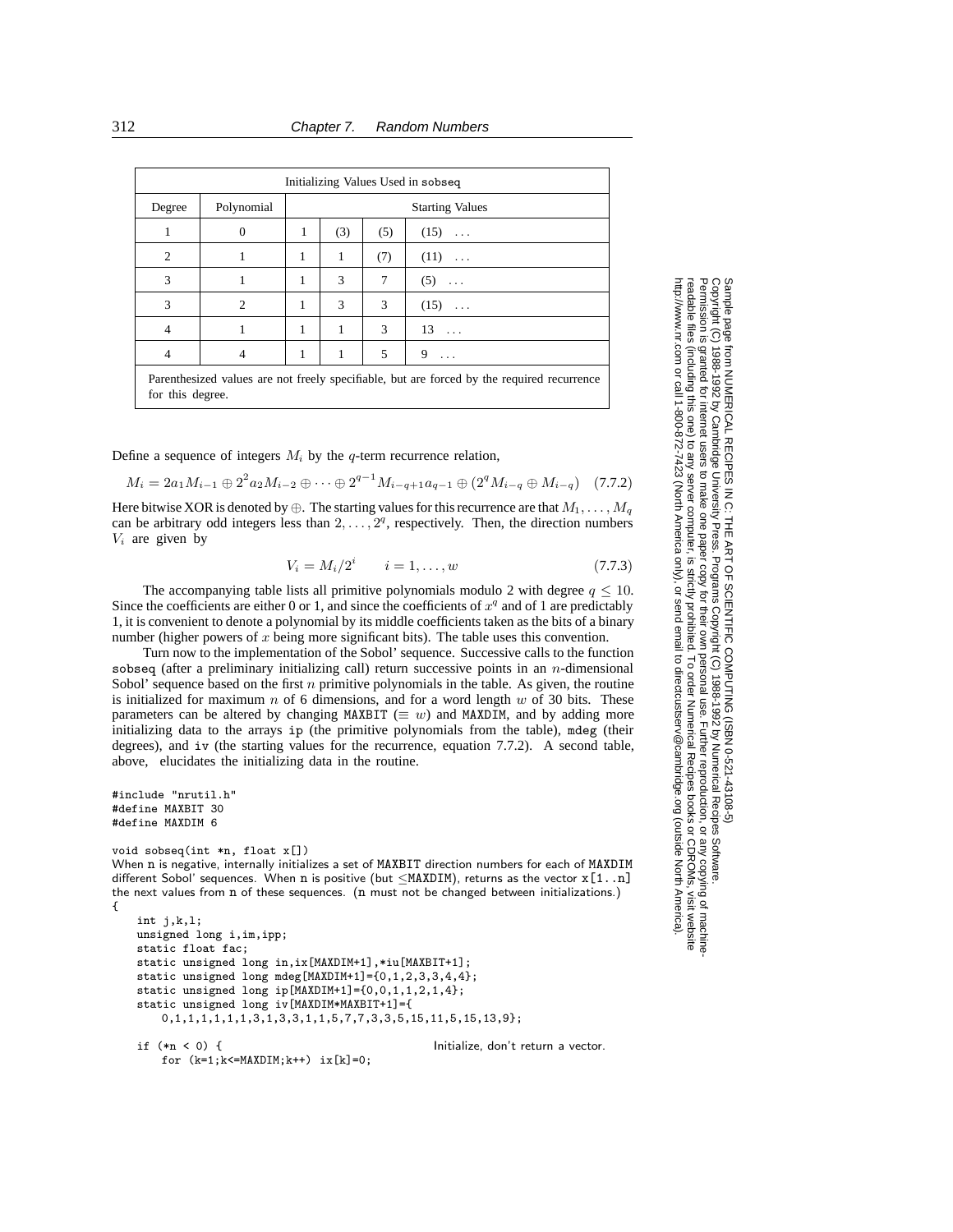```
in=0;
   if (iv[1] != 1) return;
   fac=1.0/(1L \ll MAXBIT);
   for (j=1, k=0; j<=MAXBIT; j++, k+=MAXDIM) iu[j] = kiv[k];To allow both 1D and 2D addressing.
   for (k=1;k<=MAXDIM;k++) {
       for (j=1;j<=mdeg[k];j++) iu[j][k] <<= (MAXBIT-j);Stored values only require normalization.
       for (j=mdeg[k]+1;j<=MAXBIT;j++) { Use the recurrence to get other val-
          ipp=ip[k]; ues.
          i=iu[j-mdeg[k]][k];
          i ^= (i >> mdeg[k]);
          for (l=mdeg[k]-1;l>=1;l--) {
              if (ipp \& 1) i \hat{i} = iu[j-l][k];
              ipp >>= 1;
          }
          iu[j][k]=i;
       }
   }
} else { Calculate the next vector in the se-
   im=in++; quence.
   for (j=1;j<=MAXBIT;j++) {
       if (!(im & 1)) break;
       im >>= 1;
   }
   if (j > MAXBIT) nrerror("MAXBIT too small in sobseq");
   im=(i-1)*MAXDIM;for (k=1; k<=IMIN(*n, MAXDIM); k++) { XOR the appropriate direction num-
                                              ber into each component of the
                                             vector and convert to a floating
                                             number.
       ix[k] ^= iv(im+k];x[k]=ix[k]*fac;}
}
```
How good is a Sobol' sequence, anyway? For Monte Carlo integration of a smooth function in  $n$  dimensions, the answer is that the fractional error will decrease with  $N$ , the number of samples, as  $(\ln N)^n/N$ , i.e., almost as fast as  $1/N$ . As an example, let us integrate a function that is nonzero inside a torus (doughnut) in three-dimensional space. If the major radius of the torus is  $R_0$ , the minor radial coordinate r is defined by

$$
r = \left( \left[ (x^2 + y^2)^{1/2} - R_0 \right]^2 + z^2 \right)^{1/2} \tag{7.7.4}
$$

Let us try the function

}

$$
f(x,y,z) = \begin{cases} 1 + \cos\left(\frac{\pi r^2}{a^2}\right) & r < r_0 \\ 0 & r \ge r_0 \end{cases} \tag{7.7.5}
$$

which can be integrated analytically in cylindrical coordinates, giving

$$
\int \int \int dx \, dy \, dz \, f(x, y, z) = 2\pi^2 a^2 R_0 \tag{7.7.6}
$$

With parameters  $R_0 = 0.6$ ,  $r_0 = 0.3$ , we did 100 successive Monte Carlo integrations of equation (7.7.4), sampling uniformly in the region  $-1 < x, y, z < 1$ , for the two cases of uncorrelated random points and the Sobol' sequence generated by the routine sobseq. Figure 7.7.2 shows the results, plotting the r.m.s. average error of the 100 integrations as a function of the number of points sampled. (For any *single* integration, the error of course wanders from positive to negative, or vice versa, so a logarithmic plot of fractional error is not very informative.) The thin, dashed curve corresponds to uncorrelated random points and shows the familiar  $N^{-1/2}$  asymptotics. The thin, solid gray curve shows the result for the Sobol'

Permission is granted for internet users to make one paper copy for their own personal use. Further reproduction, or any copyin

computer, is strictly prohibited. To order Numerical Recipes books

or send email to directcustserv@cambridge.org (outside North America).

Sample page from NUMERICAL RECIPES IN C: THE ART OF SCIENTIFIC COMPUTING (ISBN 0-521-43108-5)

Programs Copyright (C) 1988-1992 by Numerical Recipes Software.

g of machine-

or CDROMs, visit website

Copyright (C) 1988-1992 by Cambridge University Press.

readable files (including this one) to any server

http://www.nr.com or call 1-800-872-7423 (North America only),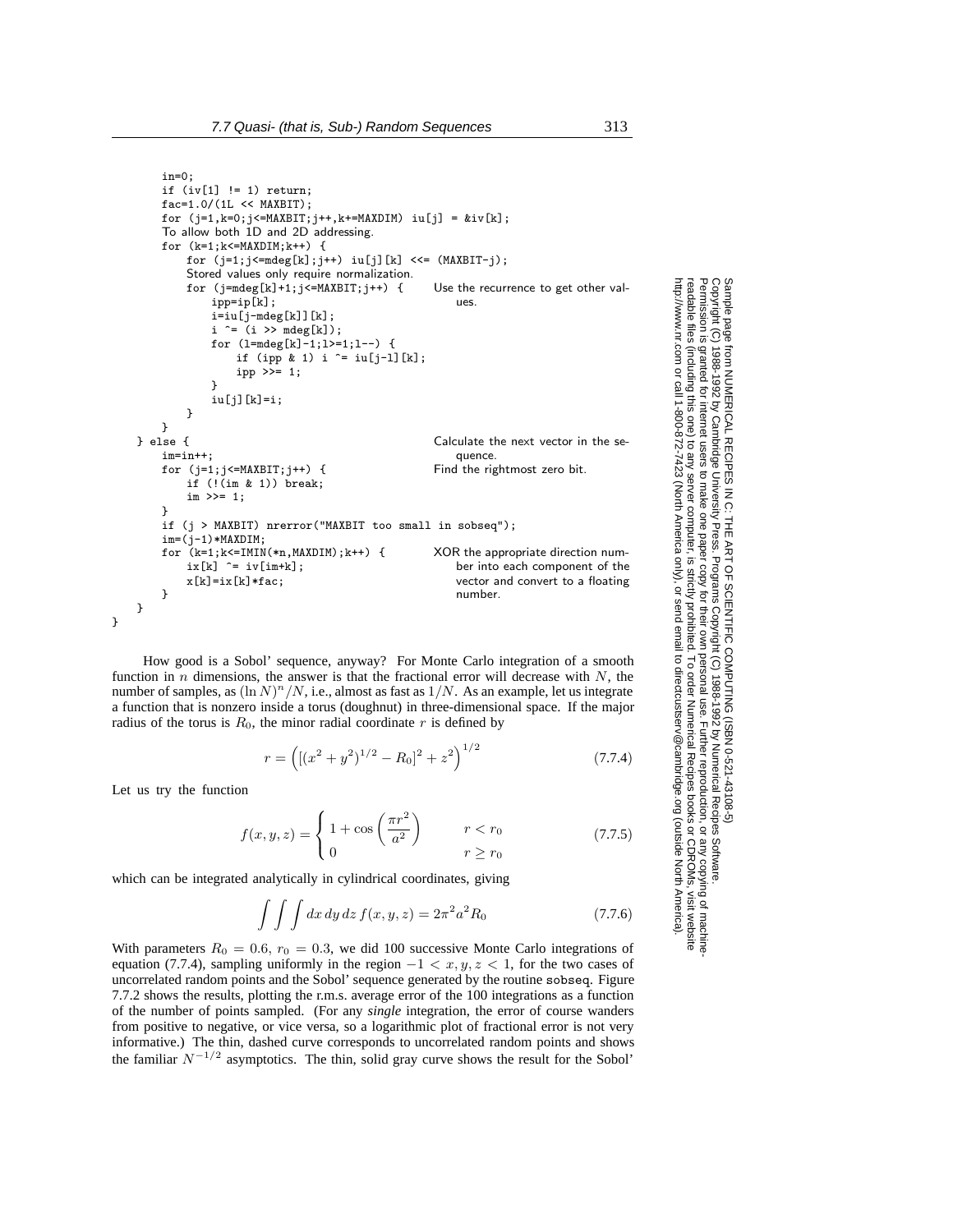

Figure 7.7.2. Fractional accuracy of Monte Carlo integrations as a function of number of points sampled, for two different integrands and two different methods of choosing random points. The quasi-random Sobol' sequence converges much more rapidly than a conventional pseudo-random sequence. Quasirandom sampling does better when the integrand is smooth ("soft boundary") than when it has step discontinuities ("hard boundary"). The curves shown are the r.m.s. average of 100 trials.

sequence. The logarithmic term in the expected  $(\ln N)^3/N$  is readily apparent as curvature in the curve, but the asymptotic  $N^{-1}$  is unmistakable.

To understand the importance of Figure 7.7.2, suppose that a Monte Carlo integration of f with 1% accuracy is desired. The Sobol' sequence achieves this accuracy in a few thousand samples, while pseudorandom sampling requires nearly 100,000 samples. The ratio would be even greater for higher desired accuracies.

A different, not quite so favorable, case occurs when the function being integrated has hard (discontinuous) boundaries inside the sampling region, for example the function that is one inside the torus, zero outside,

$$
f(x,y,z) = \begin{cases} 1 & r < r_0 \\ 0 & r \ge r_0 \end{cases} \tag{7.7.7}
$$

where  $r$  is defined in equation (7.7.4). Not by coincidence, this function has the same analytic integral as the function of equation (7.7.5), namely  $2\pi^2 a^2 R_0$ .

The carefully hierarchical Sobol' sequence is based on a set of Cartesian grids, but the boundary of the torus has no particular relation to those grids. The result is that it is essentially random whether sampled points in a thin layer at the surface of the torus, containing on the order of  $N^{2/3}$  points, come out to be inside, or outside, the torus. The square root law, applied to this thin layer, gives  $N^{1/3}$  fluctuations in the sum, or  $N^{-2/3}$  fractional error in the Monte Carlo integral. One sees this behavior verified in Figure 7.7.2 by the thicker gray curve. The thicker dashed curve in Figure 7.7.2 is the result of integrating the function of equation (7.7.7) using independent random points. While the advantage of the Sobol' sequence is not quite so dramatic as in the case of a smooth function, it can nonetheless be a significant factor (∼5) even at modest accuracies like 1%, and greater at higher accuracies.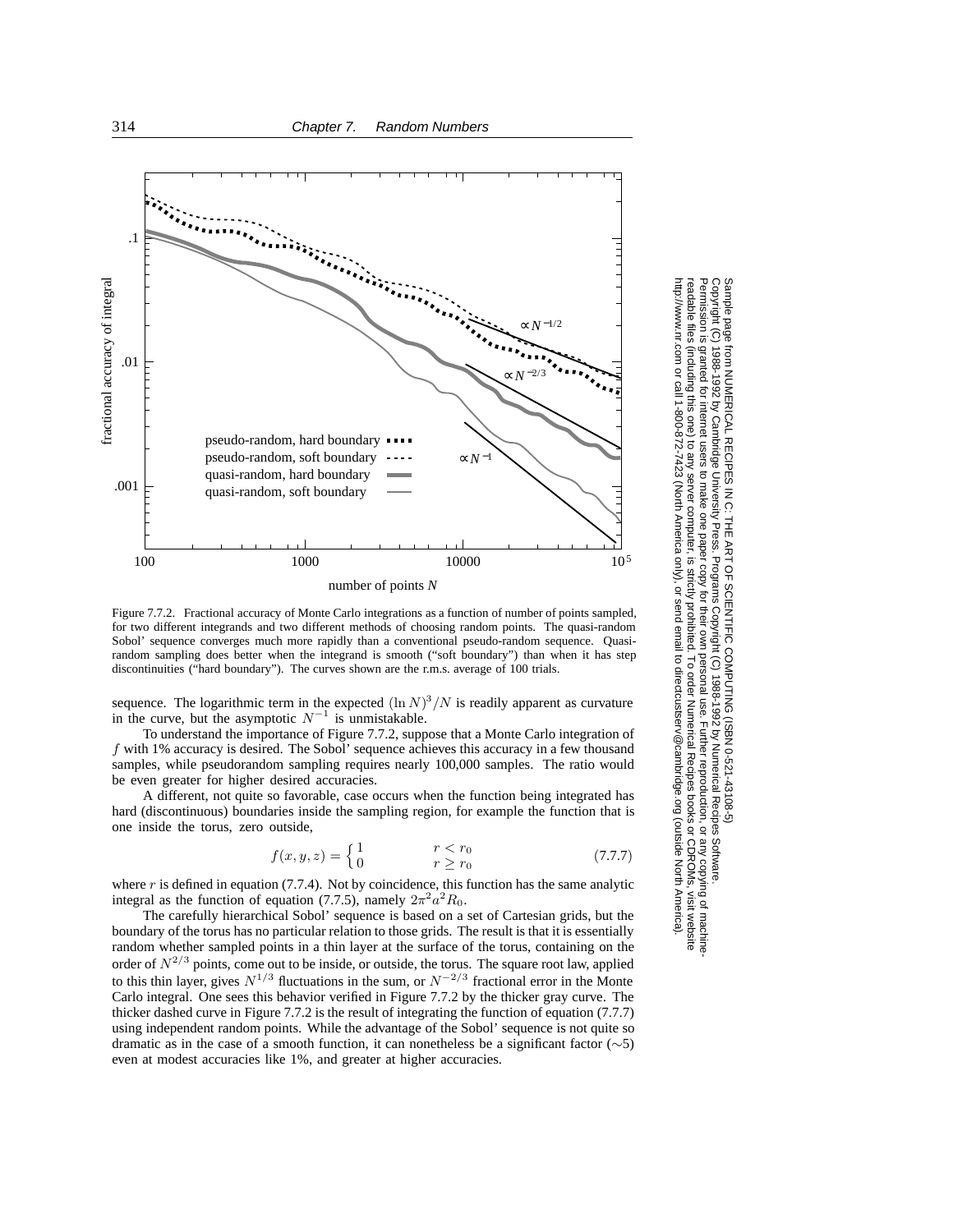Note that we have not provided the routine sobseq with a means of starting the sequence at a point other than the beginning, but this feature would be easy to add. Once the initialization of the direction numbers  $i\nu$  has been done, the *j*th point can be obtained directly by XORing together those direction numbers corresponding to nonzero bits in the Gray code of  $j$ , as described above.

### **The Latin Hypercube**

We might here give passing mention the unrelated technique of *Latin square* or *Latin hypercube* sampling, which is useful when you must sample an *N*-dimensional space *exceedingly* sparsely, at *M* points. For example, you may want to test the crashworthiness of cars as a simultaneous function of 4 different design parameters, but with a budget of only three expendable cars. (The issue is not whether this is a good plan — it isn't — but rather how to make the best of the situation!)

The idea is to partition each design parameter (dimension) into *M* segments, so that the whole space is partitioned into  $M<sup>N</sup>$  cells. (You can choose the segments in each dimension to be equal or unequal, according to taste.) With 4 parameters and 3 cars, for example, you end up with  $3 \times 3 \times 3 \times 3 = 81$  cells.

Next, choose *M* cells to contain the sample points by the following algorithm: Randomly choose one of the  $M<sup>N</sup>$  cells for the first point. Now eliminate all cells that agree with this point on *any* of its parameters (that is, cross out all cells in the same row, column, etc.), leaving  $(M-1)^N$  candidates. Randomly choose one of these, eliminate new rows and columns, and continue the process until there is only one cell left, which then contains the final sample point.

The result of this construction is that *each* design parameter will have been tested in *every one* of its subranges. If the response of the system under test is dominated by *one* of the design parameters, that parameter will be found with this sampling technique. On the other hand, if there is an important interaction among different design parameters, then the Latin hypercube gives no particular advantage. Use with care.

#### CITED REFERENCES AND FURTHER READING:

Halton, J.H. 1960, Numerische Mathematik, vol. 2, pp. 84–90. [1]

- Bratley P., and Fox, B.L. 1988, ACM Transactions on Mathematical Software, vol. 14, pp. 88– 100. [2]
- Lambert, J.P. 1988, in Numerical Mathematics Singapore 1988, ISNM vol. 86, R.P. Agarwal, Y.M. Chow, and S.J. Wilson, eds. (Basel: Birkhaüser), pp. 273-284.
- Niederreiter, H. 1988, in Numerical Integration III, ISNM vol. 85, H. Brass and G. Hämmerlin, eds. (Basel: Birkhaüser), pp. 157-171.
- Sobol', I.M. 1967, USSR Computational Mathematics and Mathematical Physics, vol. 7, no. 4, pp. 86–112. [3]
- Antonov, I.A., and Saleev, V.M 1979, USSR Computational Mathematics and Mathematical Physics, vol. 19, no. 1, pp. 252–256. [4]
- Dunn, O.J., and Clark, V.A. 1974, Applied Statistics: Analysis of Variance and Regression (New York, Wiley) [discusses Latin Square].